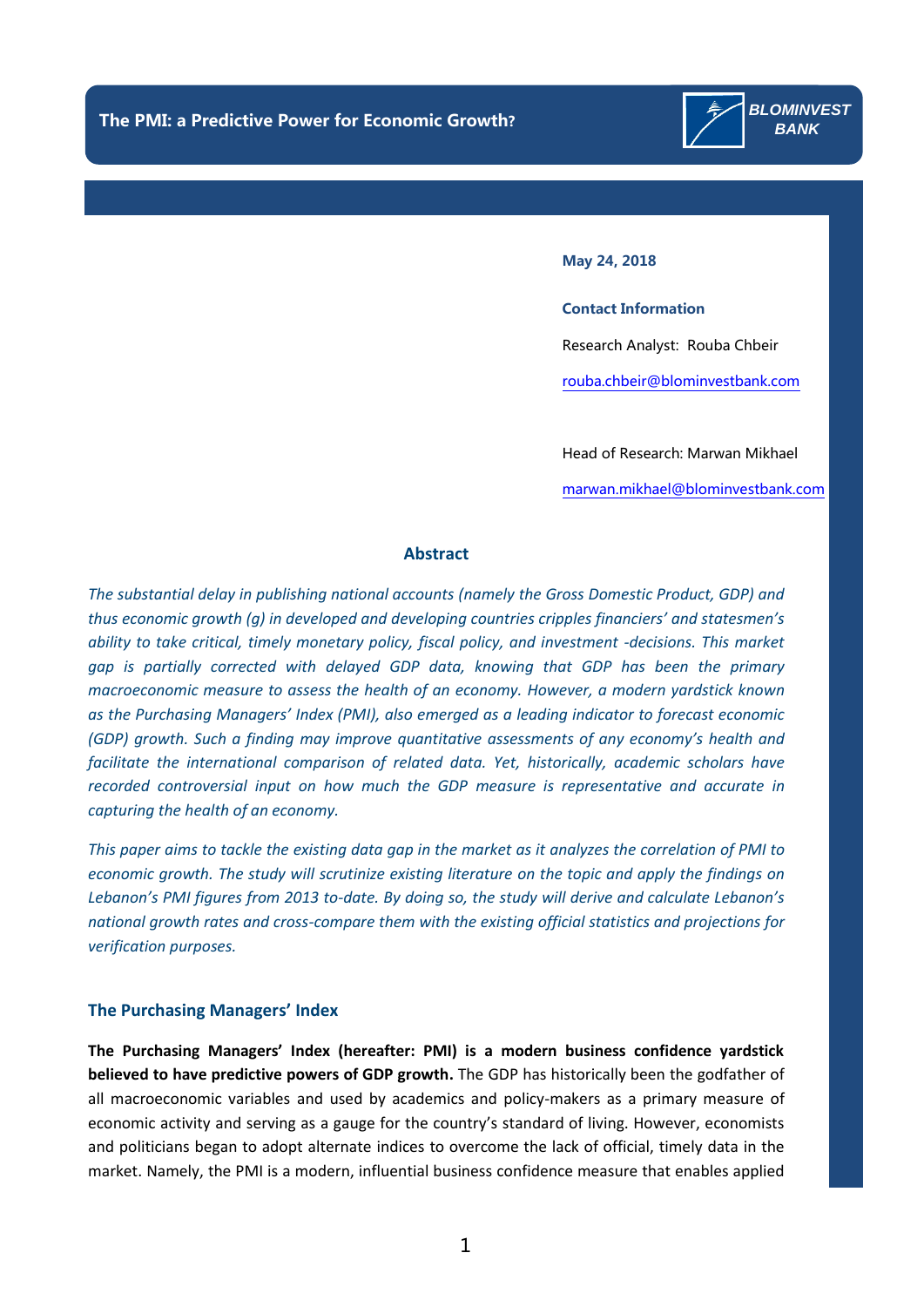

economists, bankers, financiers to directly measure the growth of economic activity in a country's private sector. In-depth empirical studies also revealed that the monthly PMI can offer an optimal prediction of economic growth in the whole economy.

**The PMI model is a composite index.** The PMI is a business confidence indicator released by IHS Markit (Nasdaq: INFO), a global leader in the provision of critical analytics and expertise solutions for major industries (markets) driving global economies. The PMI is constructed from monthly surveys targeting the private sector and is constituted of five major sub- indicators: New orders, Factory orders (production), Employment environment, Suppliers' delivery times, and Inventory levels. Markit's PMI is available every beginning of month, the reason why many researchers confirm that PMI can carry useful information predictions of GDP growth as will be explored in the literature review section.

**Some scholars confirm that PMI is a leading indicator of economic activity because of its timeliness and monthly availability.** The PMI is a leading indicator that's available monthly, comparable on a quarter-to-quarter basis, and can thus offer central bankers, players of the financial markets, and policy-makers an accurate snapshot on how factories are coping with the existing economic environment. The PMI can be: a Manufacturing (industry) PMI, Services PMI, or a Global PMI measure. In short, an index reading of "50.0" or above generally indicates that the number of respondents who reported "improved" economic conditions compared to the previous month, is larger than those reporting "deteriorated" business activity. In other words, PMI above 50 signifies an expansion in the private sector, while readings below the 50 mark signal a slowdown.

## **Literature Review: PMI, a tool to forecast output growth?**

The literature reviewed on PMI and its ability to accurately predict economic growth mainly used either univariate or multivariate methods to explore the correlation empirically. In details, the majority of the works revealed a strong and significant positive correlation between the two economic barometers. This verifies that PMI is a crucial leading indicator of GDP growth and can therefore partially restore the official data market gap. Nonetheless, a smaller number of scholars empirically proved that the correlation is not perfect and even absent.

**The PMI conveys useful information about real GDP growth.** According to Koenig's univariate analyses (2002), the PMI's two advantages are: timeliness and preservation of "real time" data, both of which drive optimal performance of any GDP-growth forecasting models applied. In addition, Koenig empirically proved PMI is a valuable tool to track the health of the US manufacturing sector and thus GDP growth.

**Rising PMI levels engender stronger (positive) GDP growth**. Koenig's findings (2003) also reveal that above certain thresholds, PMI spurs positive growth. In fact, Koenig delves into the data gap that policymakers face with the considerable delay in the publication of official statistics (namely GDP figures) while leaders' national decisions necessitate accurate, timely data for optimal monetary and fiscal decisions. Therefore, statesmen resort to the exploitation of alternative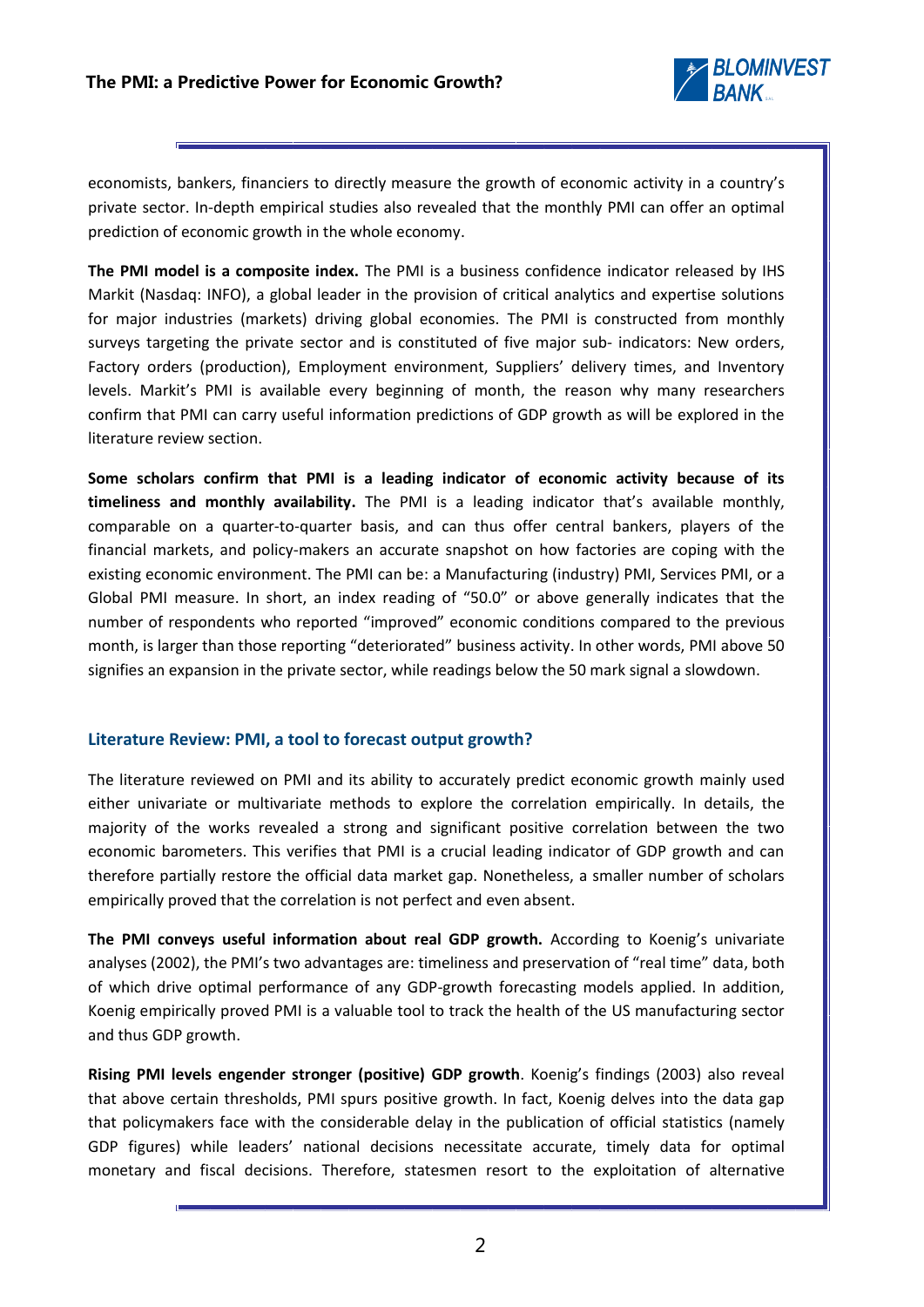

techniques for the "best" GDP estimate, such as PMI, which turned out to be only "*seasonally*" adjusted, if at all. So the PMI bears no risk of "*large revisions*" and thus the findings' consistency is safeguarded from economic distortions.

**PMI data is real-time which creates reliable forecasts for output growth.** Orphanides (2002) corroborated Koenig's findings. He explains that PMI is the only variable available "*consistently*" every beginning of the month, given it utilizes collected responses from the private sector managers from the month before. Such regularity makes the PMI unique, as it ensures that the parameter's monthly values preserve their "*real-time nature*"- a feature crucial for accurate results in almost all forecasting models.

**Moreover, the US manufacturing PMI gauges the overall US economic activity.** The works of Harris et al. (1991 and 2004) complemented by Rogers's studies (1992) explored the expediency of PMI indicators, whereby Harris, consistent with Koenig, particularly brings forth evidence that PMI is a good gauge for the US economic activity. Harris further argued that the PMI's sub-components capture output growth trends, filtering out the transitory variation. By doing so, it can largely anticipate the US economic activity.

**As per Kilink and Yusel (2016), "***[…] PMI can serve as a strong candidate to provide information for GDP growth forecasts.***"** D'Agostino and Schnatz (2012) also conducted a real-time forecasting exercise whose findings demonstrated the PMI's efficacy in assessing the USA's real economic activity in the current quarter (method known as 'nowcasting<sup>1</sup>') by conveying valuable and timely information on the USA's GDP and industrial production.

**In addition, some literature moves beyond univariate benchmark models to judge the PMI's effectiveness vis-a-vis dynamic factor models's forecasts (multiple variables).** Key evidence is presented by Lahiri and Monokroussos (2013) and Lindsey and Pavur (2005) on this. These scholars unanimously agreed that PMI's "*marginal contribution*" to predicting GDP changes was actually "*substantial*".

**On PMI in the Euro Area, some studies highlighted the predictive power of PMI on GDP growth.** A strand of literature by Akkoyun and Gunay (2012), Vermeulen (2012), and Eren (2014) proved PMI is among the most important leading indicators carrying significant information that can infer a "reliable growth forecast". Their works also empirically proved that beyond a particular PMI threshold (50.0 as per their studies), GDP growth is positive.

**For some academics, PMI is not a "perfect" indicator of a country's economic condition.** For instance, Chien and Morris (2016) from the Federal Reserve Bank of St. Louis examined how well PMI tracks GDP. They particularly compared the PMI and growth indicators in each of China and the USA. As such, bottom line findings showed that the PMI levels and GDP growths were positively correlated, yet the correlation is not perfect.

-

<sup>&</sup>lt;sup>1</sup>In economics, the term" nowcasting" refers to methods that forecast the current state of the economy and developments in the short term, and it has become increasingly popular since Giannone, Reichlin and Small (2008) and Evans (2005).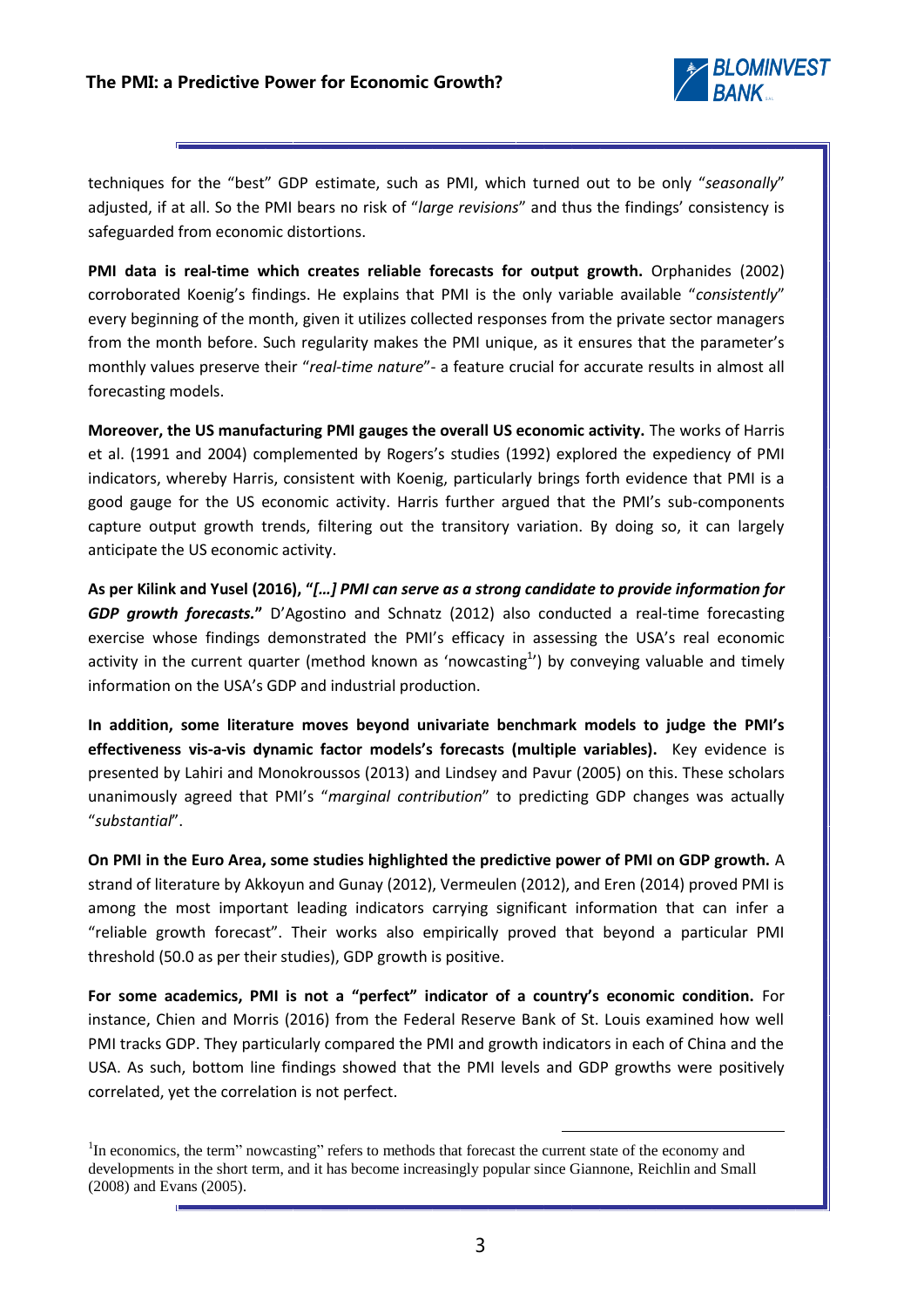

**On the counterpart, a minority of academics refuted the correlation between PMI and GDP growth.** For instance, Sabnavis and Ranadive (2017) in their study inferred that relying completely on the manufacturing and services PMI falsifies judgement on economic growth. They add that sentiments gauged via PMI and GDP are disconnected.

## **Global PMI Correlations: Reference Level & GDP Growth**

In parallel to the presented academic backdrop that mainly proves PMI is a good predictor of growth, Markit conducted a study on its Global PMI measure per region in Q1 2017 through which it revealed interesting contrast between PMI reference levels and GDP growth rates among the different regions of the world.

**The PMI 50 threshold effectively correlates on average with zero GDP growth, yet the correlation does not hold across countries.** According to Markit, the widely accepted PMI postulate states that the 50 reference level represents the economic expansion threshold and therefore correlates on average with zero-GDP growth in the USA and the United Kingdom (UK).

**By contrast, this correlation does not hold in emerging markets (EMs) or the Eurozone.** In EMs, Markit's study demonstrates that the 50 balance corresponds to a positive 4.3% growth. Similarly, in the Eurozone alone, the 50 mark corresponds to a growth rate at approximately 0.3% to 0.4%.

**China and Japan's 50 mark accounts for positive growth rates reflecting their robust economies.**  The estimated growth rates in each of China and Japan for the 50 PMI benchmark stood at approximately 6.8% to 6.9% and 0.8% to 1% positive annual growth rates, respectively, as per Markit. It is interesting to note that China's growth has been so strong in the past two decades so a PMI of 50% which explains the aggressive 6.8% growth associated to it.

# **PMI in Lebanon & Economic Growth "g"**

**In Lebanon, the PMI's importance as a leading indicator is magnified and crucial.** Official data on Lebanon's GDP is annual and its publication is much delayed. Moreover, quarterly data on Lebanon's GDP is non-existent. Therefore, the importance of a leading indicator which can measure economic growth in the country is magnified, given such a measure can offer decision makers the timely data needed for national decisions and actions.

**The** *BLOM Lebanon PMI (compiled by Markit)* **is calculated as a weighted average of five individual sub-indices.** The weighted sub-components are: New Orders (30%), Output (25%), Employment (20%), Suppliers' Delivery Times (15%) and Stocks of Purchases (10%). Similar to the PMI barometer used globally and discussed earlier in the paper, a PMI reading above 50.0 in Lebanon signals an "improvement in business conditions" on the previous month, while readings below 50.0 show "deterioration".

**The** *BLOM Lebanon PMI* **basically surveys the purchasing managers of more than 400 private sector companies.** Released one week before the end of every survey period, the *BLOM Lebanon*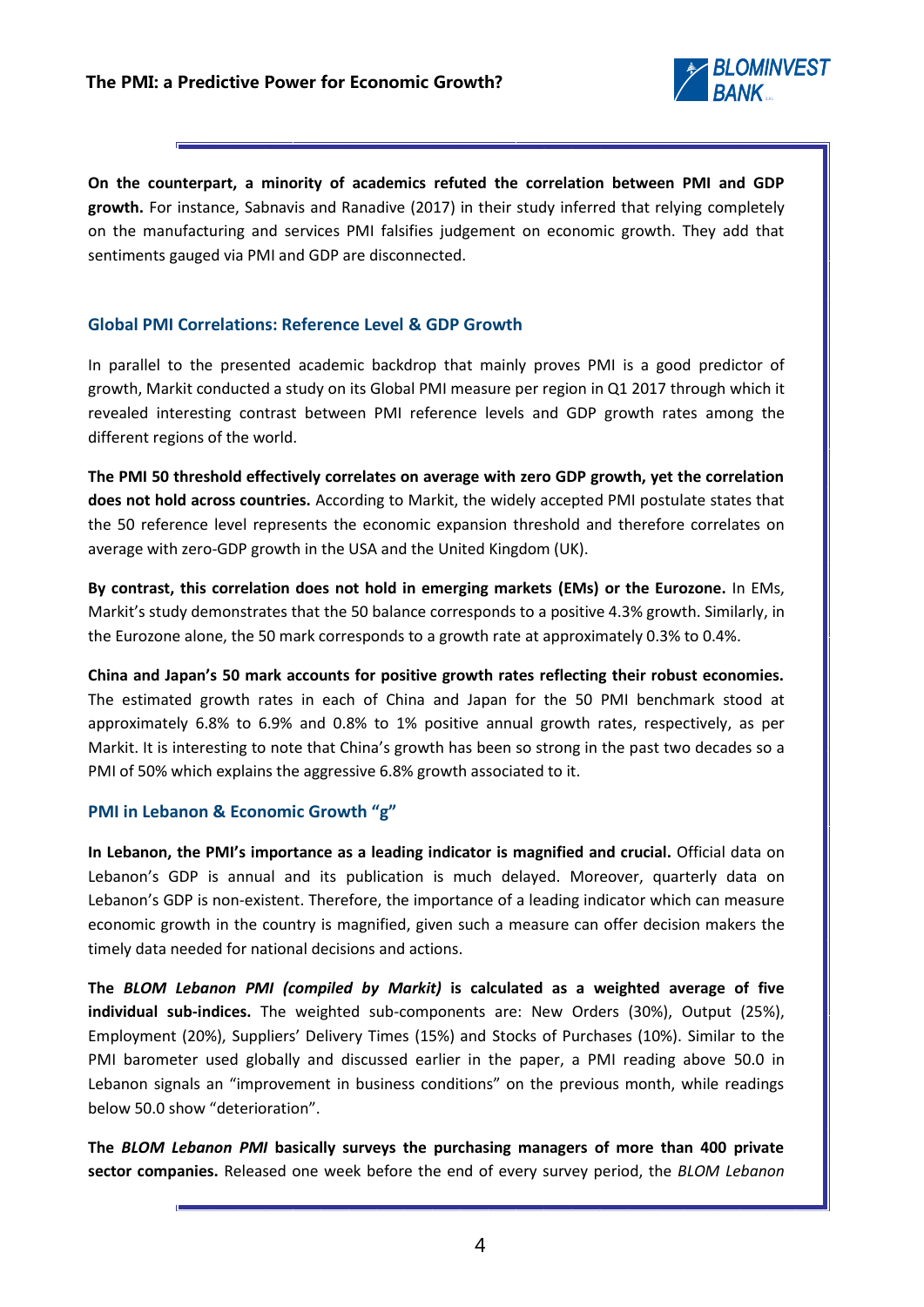

*PMI* provides the earliest indication every month of business conditions at Lebanon's core private manufacturing, services, construction and retail companies. It is also worth noting that the PMI questionnaire targets the private sector only, knowing that the public sector also plays an eminent role in nurturing or curbing economic growth.

**Applying Markit's 2017 postulate on PMI reference levels onto Lebanon, the zero growth mark corresponded to a PMI mark of 45 rather than 50.** Using the emerging markets' PMI 50 mark, corresponding to a growth rate of around 4.3% (Markit, 2017), we deduce that the zero GDP growth correlates to a PMI mark of 45, as per the following:



#### *Lebanon: Annual PMI predictions of GDP growth*

## *Source: BLOM Markit PMI; BLOMInvest Calculations*

In fact, at the PMI "45" benchmark in Lebanon, the GDP growth rates in light of the paper's findings computed for 2013, 2014, and 2015 stood at 2.8%, 2%, and 2.7%, respectively. In comparison, the rates recorded by Lebanon's Central Administration of Statistics (CAS) for the same years stood at 2.6%, 2%, and 0.8%, respectively. As such, we conclude that only 2015's rate diverged from the figure provided by CAS, but this last is expected to be revised once 2016's data for Lebanon's GDP is available. As for economic growth in the subsequent years where national accounts are not available, the computed rates are very close to the IMF's 1% and 1.2% GDP growth for 2016 and 2017.

## *Lebanon: Quarterly PMI predictions of GDP growth*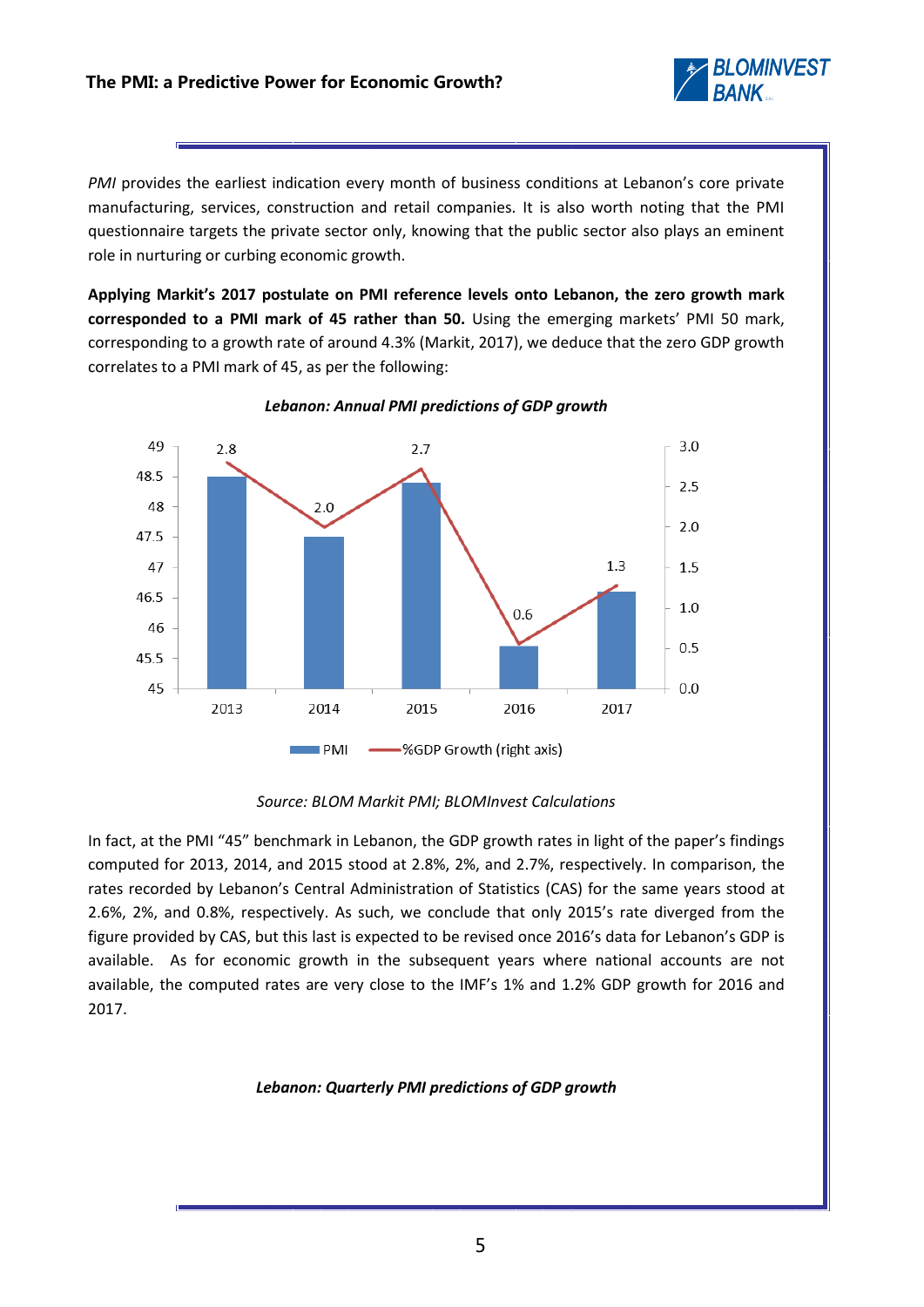







**Testing the paper's findings on Lebanon, the quarterly data on the PMI indeed emulated the economic growth projected for the period.** In Q2 2016, Lebanon was witnessing heightened pressures from the Syrian spillovers on the economy alongside elevated political bickering regarding the election of a first president since 2014. As such, economic growth registered a -0.5% contraction in real GDP and the PMI slipped from 47.1 in the previous quarter to 44.4 by June 2016. In contrast, Q1 2017 recorded a 2% growth rate on the back of the positive ramifications of the election of a president in Q4 2016. Meanwhile, the PMI followed suit as it grew to 47.4 compared to 45.9 in the previous quarter. Similarly, Q1 2018 recorded a PMI of 46.9, up from 46.1 in the previous quarter, given the growth rate rose to 1.5% by March 2018 from 0.8% in the previous quarter.

**However, the information capacity of PMI is asymmetric, which results in different responses of GDP to PMI below and above threshold.** Analyzing the quantitative potential of PMI to forecast GDP growth, studies partly justify why growth rates sometimes are in negative territory while PMI is positive or vice versa. In Lebanon, it is not the case but some of Markit's 2017 figures in the US especially show this discrepancy. In fact, this can be partly linked to seasonal changes or one-off items (like particularly high exports). It may also be partly justified by the fact that PMI is a soft variable based on the biased, subjective input of business managers on their own firms which may overweigh the shrinking economic activity.

## **Wrap Up**

The PMI seems to provide a solid base to estimate GDP growth. It can constitute an important indicator for policy-makers to take action based on the PMI level rather than waiting for delayed or insufficient official data especially on annual and quarterly GDP figures.